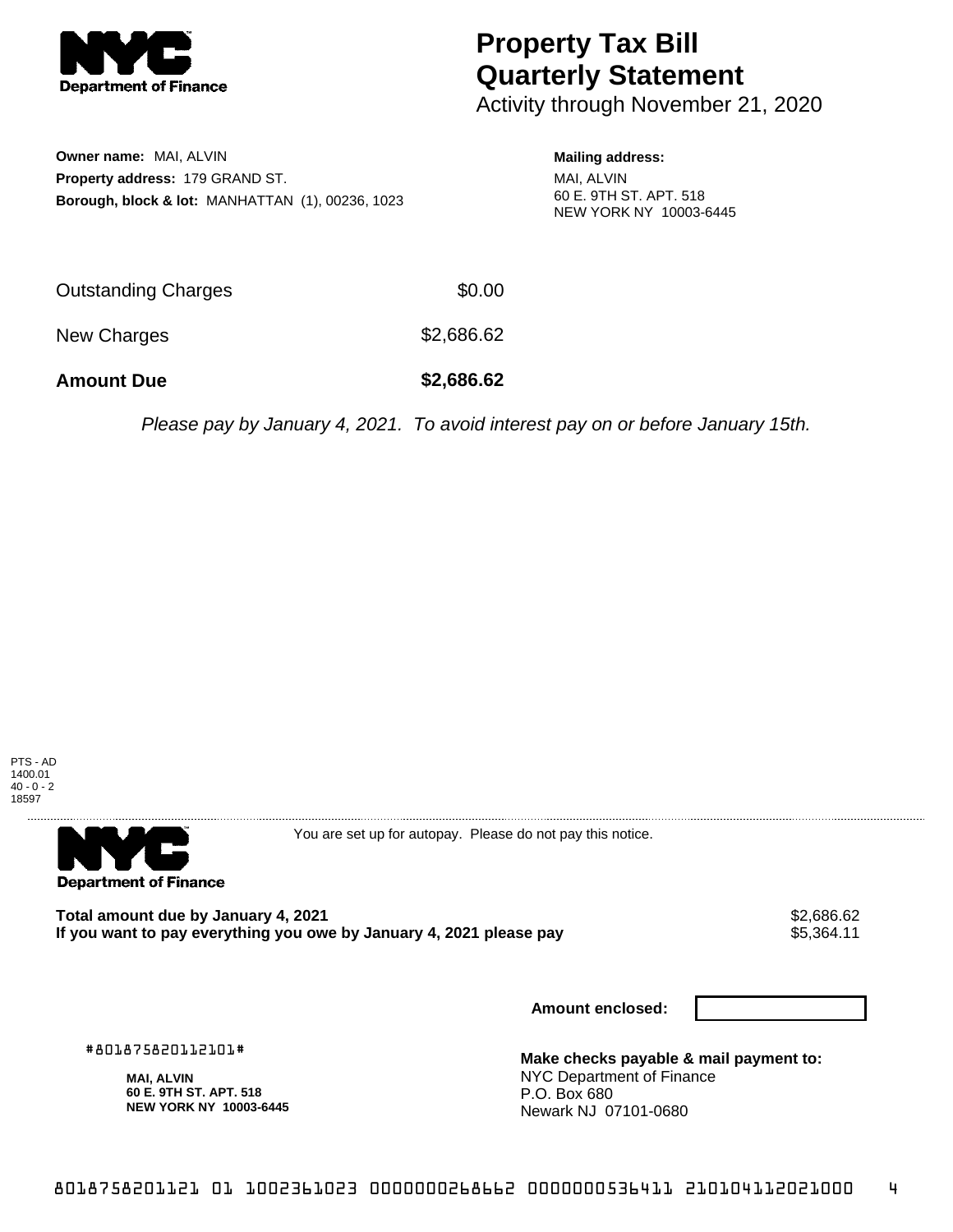

| <b>Billing Summary</b>                                                     | <b>Activity Date Due Date</b>           | Amount       |
|----------------------------------------------------------------------------|-----------------------------------------|--------------|
| Outstanding charges including interest and payments                        |                                         | \$0.00       |
| Finance-Property Tax                                                       | 01/01/2021                              | \$2,778.40   |
| Adopted Tax Rate                                                           |                                         | $$-91.78$    |
| <b>Total amount due</b>                                                    |                                         | \$2,686.62   |
| <b>Tax Year Charges Remaining</b>                                          | <b>Activity Date</b><br><b>Due Date</b> | Amount       |
| <b>Finance-Property Tax</b>                                                | 04/01/2021                              | \$2,778.40   |
| <b>Adopted Tax Rate</b>                                                    |                                         | $$-91.78$    |
| Total tax year charges remaining                                           |                                         | \$2,686.62   |
| If you want to pay everything you owe by January 4, 2021 please pay        |                                         | \$5,364.11   |
| If you pay everything you owe by January 4, 2021, you would save:          |                                         | \$9.13       |
| How We Calculated Your Property Tax For July 1, 2020 Through June 30, 2021 |                                         |              |
|                                                                            | Overall                                 |              |
| Tax class 2 - Residential More Than 10 Units                               | <b>Tax Rate</b>                         |              |
| Original tax rate billed                                                   | 12.4730%                                |              |
| New Tax rate                                                               | 12.2670%                                |              |
| <b>Estimated Market Value \$226,667</b>                                    |                                         |              |
|                                                                            |                                         | <b>Taxes</b> |
| <b>Billable Assessed Value</b>                                             | \$89,101                                |              |
| <b>Taxable Value</b>                                                       | \$89,101 x 12.2670%                     |              |
| <b>Tax Before Abatements and STAR</b>                                      | \$10,930.04                             | \$10,930.04  |
| Annual property tax                                                        |                                         | \$10,930.04  |
| Original property tax billed in June 2020                                  |                                         | \$11,113.60  |
| Change In Property Tax Bill Based On New Tax Rate                          |                                         | $$-183.56$   |

**NEW LAW:** To learn about Local Law 147, which requires residential buildings with three or more units to create a policy on smoking and share it with current and prospective tenants, visit www.nyc.gov/health/tobaccocontrol.

## **Home banking payment instructions:**

- 1. **Log** into your bank or online bill pay website.
- 2. **Add** the new payee: NYC DOF Property Tax. Enter your account number, which is your boro, block and lot, as it appears here: 1-00236-1023 . You may also need to enter the address for the Department of Finance. The address is P.O. Box 680, Newark NJ 07101-0680.
- 3. **Schedule** your online payment using your checking or savings account.

## **Did Your Mailing Address Change?** If so, please visit us at **nyc.gov/changemailingaddress** or call **311.**

When you provide a check as payment, you authorize us either to use information from your check to make a one-time electronic fund transfer from your account or to process the payment as a check transaction.